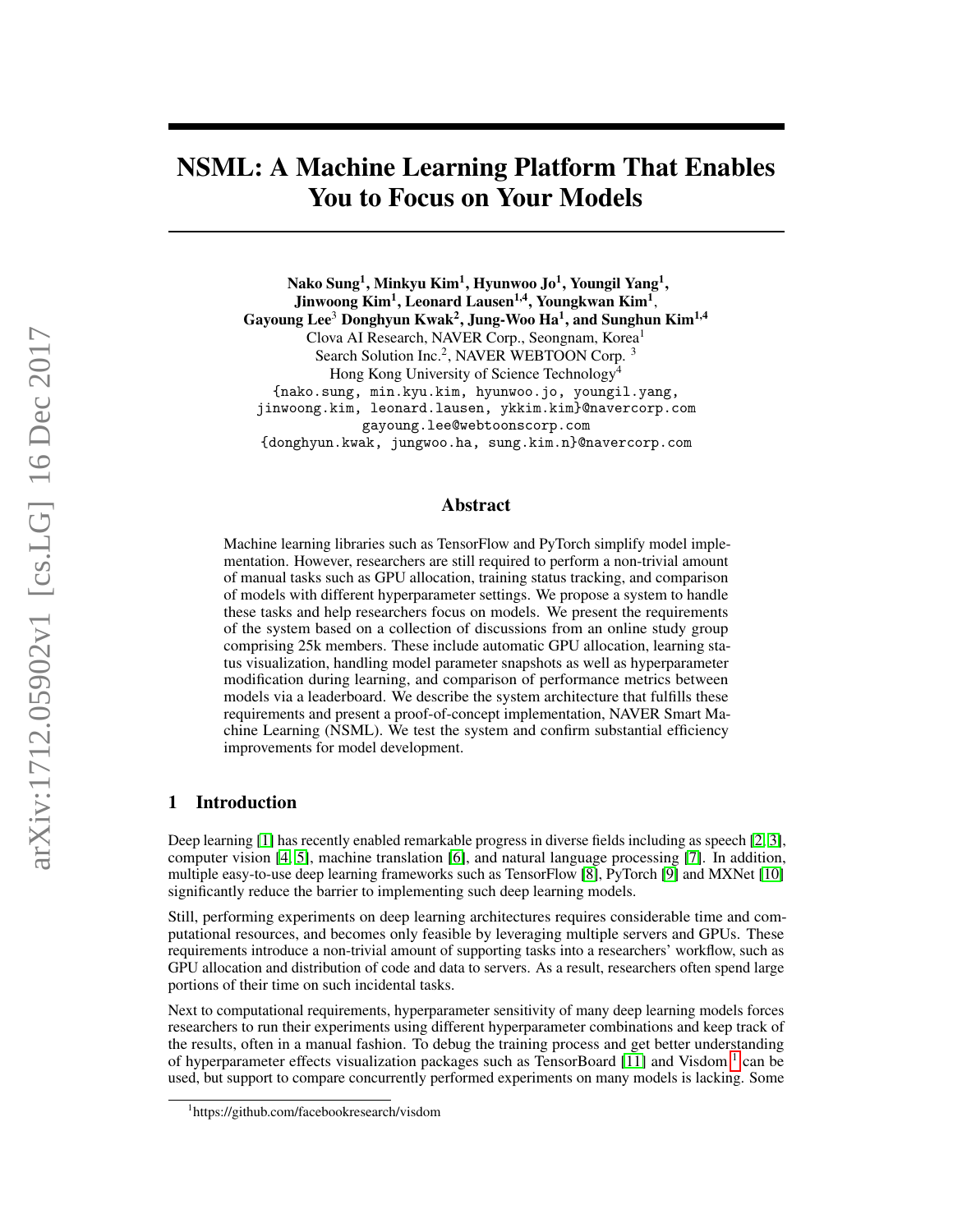machine learning platforms such as Google Cloud ML platform  $^2$  $^2$  aim to reduce these issues. However, vendor lock-in and support of a restricted set of deep learning libraries only pose their own challenges.

In this paper, we first collect requirements for enhancing research efficiency, and then describe a system architecture that fulfills the requirements. Based on the architectue design, we implement NAVER  $3$  Smart Machine Learning (NSML). The requirements cover many incidental subtasks from automatic GPU allocation and releases to a leaderboard for comparing the model performances, which are not core but essential tasks conducted manually by many researchers. NSML automatically conducts these subsidiary subtasks instead of humans and provides web-based interfaces that are easy to use, thus enabling researchers to focus on their model implementation and data. Currently, NSML supports diverse deep learning libraries with Python APIs including TensorFlow, PyTorch, and MXNet, which are the most popular in deep learning research communities. In addition, NSML supports not only servers with single GPU but also GPU-clusters.

We implemented NSML on a server cluster equipped with 80 P40 GPUs as a prototype. We evaluate NSML based on alpha tests conducted by researchers at NAVER. They implemented models for three tasks: face emotion recognition, face generation, and movie rating prediction. Comments from NSML users indicate that NSML dramatically enhances the research efficiency.

The contributions of NSML are summarized as follows:

- We define the requirements for efficient deep learning research.
- We designed and implemented a new deep learning research platform that enhances the research efficiency.
- We demonstrate the usages of NSML on three real-world applications.

## 2 Common Workflow Challenges in Machine Learning Research

We list challenges observed from an online community  $4$  comprising more than 25,000 global deep learning researchers and developers over a time frame of one year.

Difficulty in resource management: With increasingly deep and complex models, increasing computational requirements come along. However, it is often difficult to acquire sufficient resources for training models. For example, to train ResNet-152 [\[12\]](#page-7-9), eight GPUs are required to optimize the 152 layers in a timely fashion. Consider a case where the total number of GPUs in a cluster is sufficient, but due to bad scheduling no single server with eight idling GPUs is available, so that the model cannot be trained. It is therefore necessary to appropriately allocate each task to the server based on the amount of resources required. However, manual assignment is likely to cause inefficiency if multiple developers share the server.

Difficulty in data management: Deep learning methods require large amounts of training data. Popular datasets such as ImageNet [\[13\]](#page-7-10) or YouTube-8M [\[14\]](#page-7-11) have sizes of multiple gigabytes or more. Researchers must ensure that the datasets are available on each server on which their models should be trained, which so far has to be performed manually. Furthermore, it is inefficient to access the dataset every time separately or to duplicate the preprocessing for running multiple experiments with the same dataset.

Lack of integrated management tools: Researchers need to perform multiple experiments to compare the performances between different models and to find better hyperparameters. These experiments often run simultaneously on multiple servers in order to reduce training time. To manage and control each training task, it is so far necessary for researchers to manually access each of the servers for collecting and comparing results. These tasks are time-consuming and could be automatized.

Difficulty in tracking experiment environments over time: Over time researchers often change model structure or experiment hyperparameters in the quest for improved model performance. Without tedious and manual recordings, it can be difficult to reproduce past experiments as the information about the exact conditions under which an experiment was conducted may be lost.

<span id="page-1-0"></span><sup>2</sup> https://cloud.google.com/products/machine-learning/

<span id="page-1-1"></span><sup>3</sup> https://www.navercorp.com/en/index.nhn

<span id="page-1-2"></span><sup>4</sup> https://www.facebook.com/groups/TensorFlowKR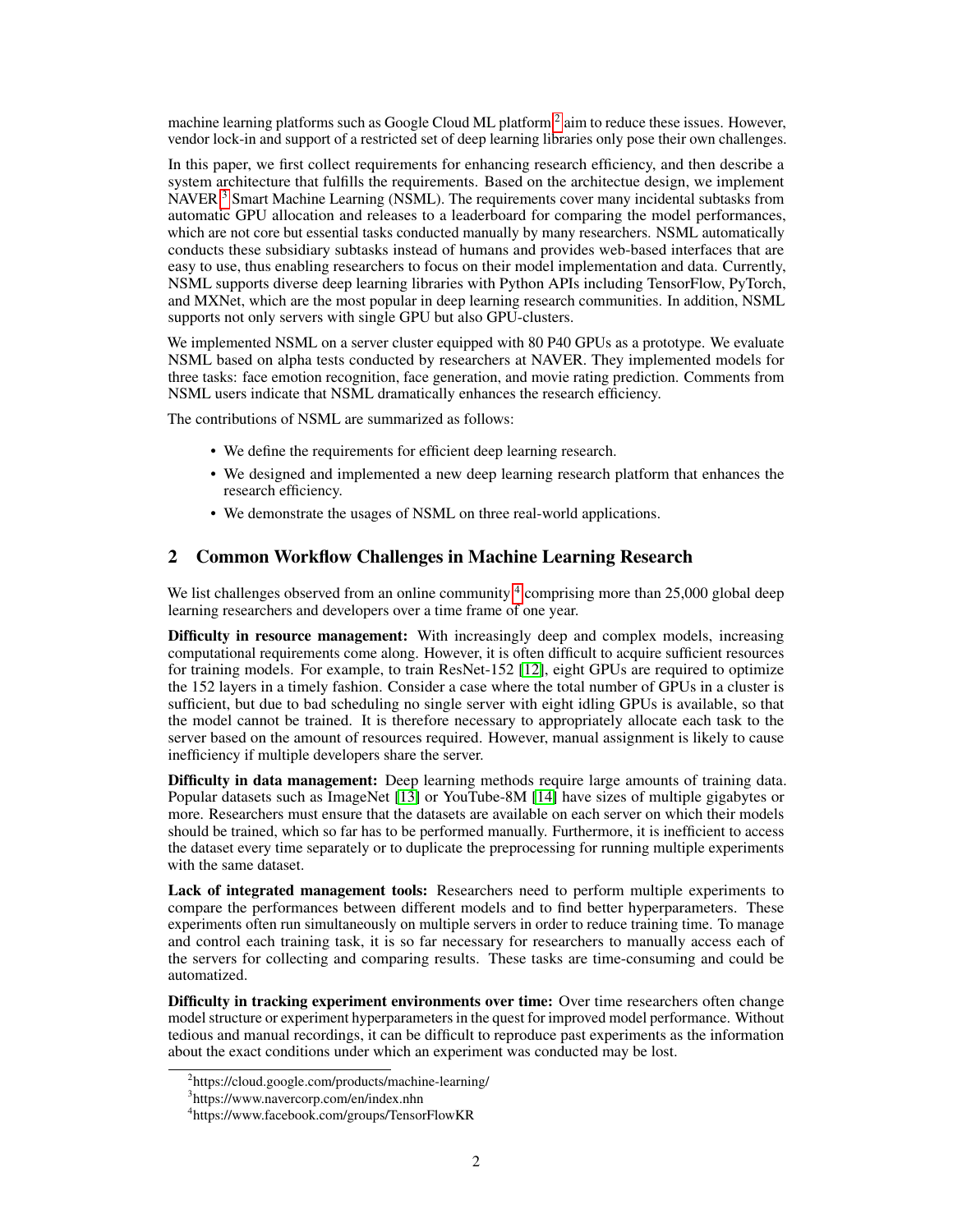# 3 NSML: NAVER Smart Machine Learning

#### 3.1 Requirements of ML Platforms

We elicit the following requirements for practical large-scale ML systems based on the challenges identified in the previous section and the comments from the deep learning community.

#### Resource Management

- Better computational resource management to improve utilization and job scheduling.
- Automatic execution of the entire machine learning pipeline, beginning with data preprocessing to finding the best model, whenever e.g. the dataset is updated.

#### Data Management

- Users should be able to post datasets once and reuse them for multiple models.
- Users should be able to share datasets with others.
- The systems should be capable of preprocessing large datasets.

#### Serverless Configuration

- The systems should not require any configuration or (manual) installation from users.
- The systems should not be limited to the use of specific libraries and should not depend on specific platforms.
- The servers should be hidden from users, and users should be able to use the system in a serverless manner by just submitting a training or testing tasks to the platform.

#### Experiment Management and Visualization

- The systems should handle parallel runs with different jobs priorities.
- The systems should automatically visualize and summarize the learning progress.

#### Leaderboard

• The systems should provide a leaderboard which can compare various models and hyperparameters for each dataset.

#### AutoML

- The systems should be able to predict the performance of experiments based on previously run experiments.
- The systems should be able to automatically optimize the hyperparameters based on the performance predictions.
- The systems should save the model of best score.

#### 3.2 NSML System Architecture

We described the system architecture of NSML as shown in Figure [1\(](#page-3-0)a) in detail. NSML consists of three main parts: scheduler, containerized system, and user interface (UI).

Scheduler: NSML has a scheduler with a centralized scheduling model based on the master-slave structure for efficient allocation of computational resources such as CPUs and GPUs. In NSML, a single node (i.e., master node) is in charge of monitoring all computational resources and scheduling tasks for all clients. Other nodes (i.e., slave nodes) collect information about their computational resources and periodically report it to the master node. A centralized model often suffers from a single point of failure (SPOF) [\[15\]](#page-7-12). We handle this issue with the leader election process by electing new master node as in *Zookeeper* [\[16\]](#page-7-13) when the master node fails. To train models, clients have to submit a job to the scheduler for obtaining computational resources. Then, the scheduler first looks over the job queue. If the job queue is empty, the scheduler immediately selects an available slave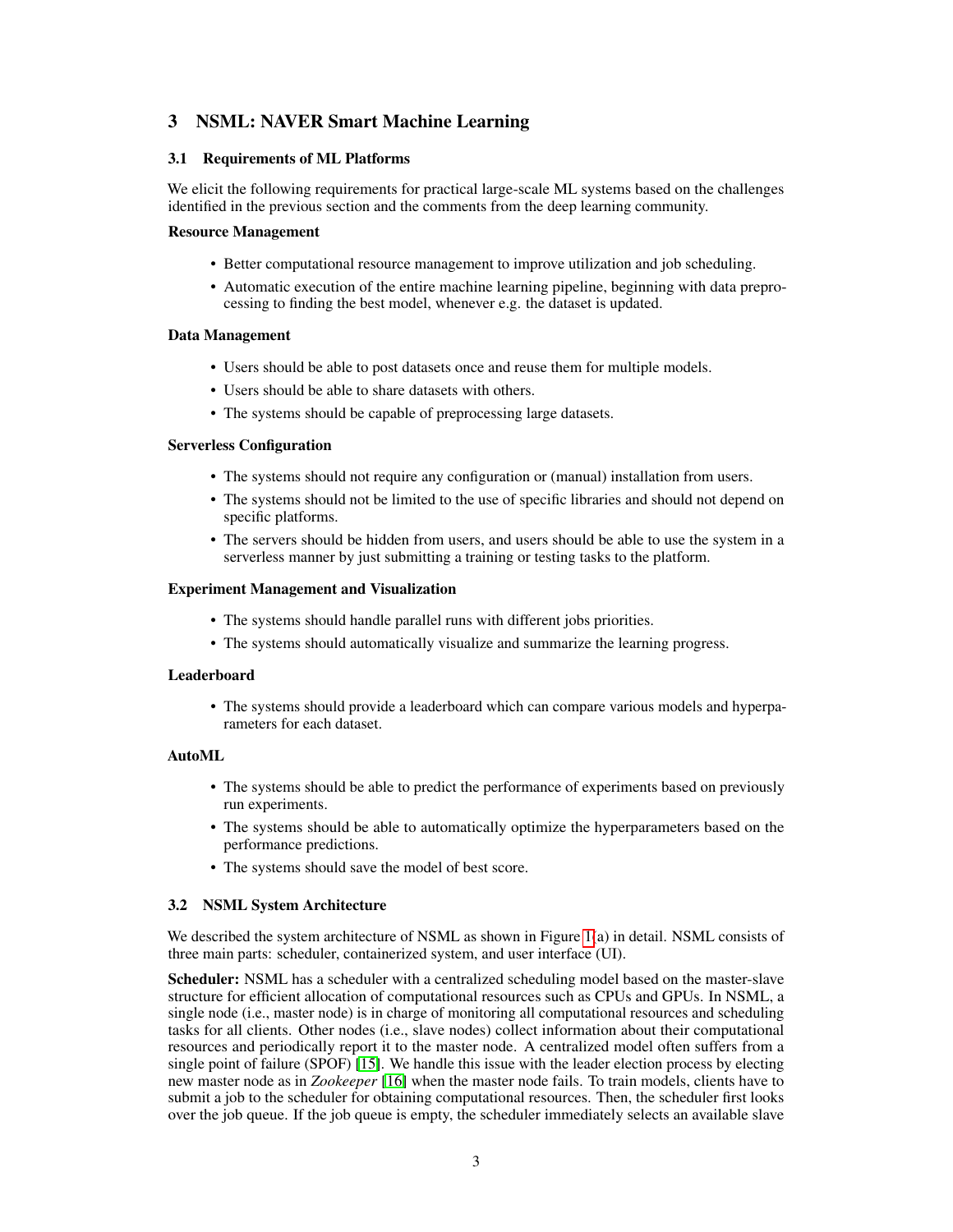

<span id="page-3-0"></span>Figure 1: System Architecture of NSML

node and informs the client about its address. Compared to first inserting the job into the queue, this approach allows the scheduler to avoid queue operation overhead. Otherwise, the job will be inserted in the job queue.

Containerized System: We separate containerized systems into two groups: storage containers and ML containers. Storage containers use *minio*<sup>[5](#page-3-1)</sup> to store and supply datasets to ML containers. They also store the performance of all models trained with the respectively provided dataset as well as display the results in a leaderboard to make clear which model performed best. Storage containers furthermore back up intermediate and final results of trained models and also store the source code associated with the experiments so that users can easily reproduce and improve both their own and other users' models. ML containers can contain any type of systems and libraries. When a user sets up an environment, NSML automatically packages it into a ML container and copies the user's codes and datasets from the respective storage containers. Then NSML runs the code, reports the learning status and backs up intermediate and final results of trained models.

Containerized ML system can solve many challenges that frequently appear during training deep learning models. For instance thanks to the containerized infrastructure different users can rely on different library versions for their machine learning environment via NSML. If one user wants to use PyTorch in python 2.7, he or she just needs to select the corresponding base docker image. Meanwhile other users can use TensorFlow in python 3.6 and their models can be run on the same machine thanks to the isolation provided by the containers. NSML also provides visualization of trained model via both TensorBoard and Visdom using the ML containers to simplify model evaluation.

User Interface: The user interface (UI) controls the input and output flow between users and NSML. The UI is separated into the command line interface *NSML-CLI* and the *web UI*. *NSML-CLI* runs on users' local system and requires docker to prepare containers for NSML. *NSML-CLI* collects the model code in a container. Usage of *NSML-CLI* may be challenging for users that are not familiar with the command line. The *web UI* wraps *NSML-CLI* in a web application and is more intuitive and easy to use for these users. Furthermore the *web UI* provides visualizations such as graphs, logs, and demos.

## 3.3 Implementation Details

NSML is a decentralized cloud system except the scheduler. A user directly connects to a docker container via CLI once the container is scheduled. *NSML-CLI* is implemented in Python 3.

Research on machine learning consists of three main steps: preparation and preprocessing data, training models and testing models.

<span id="page-3-1"></span><sup>5</sup> https://www.minio.io/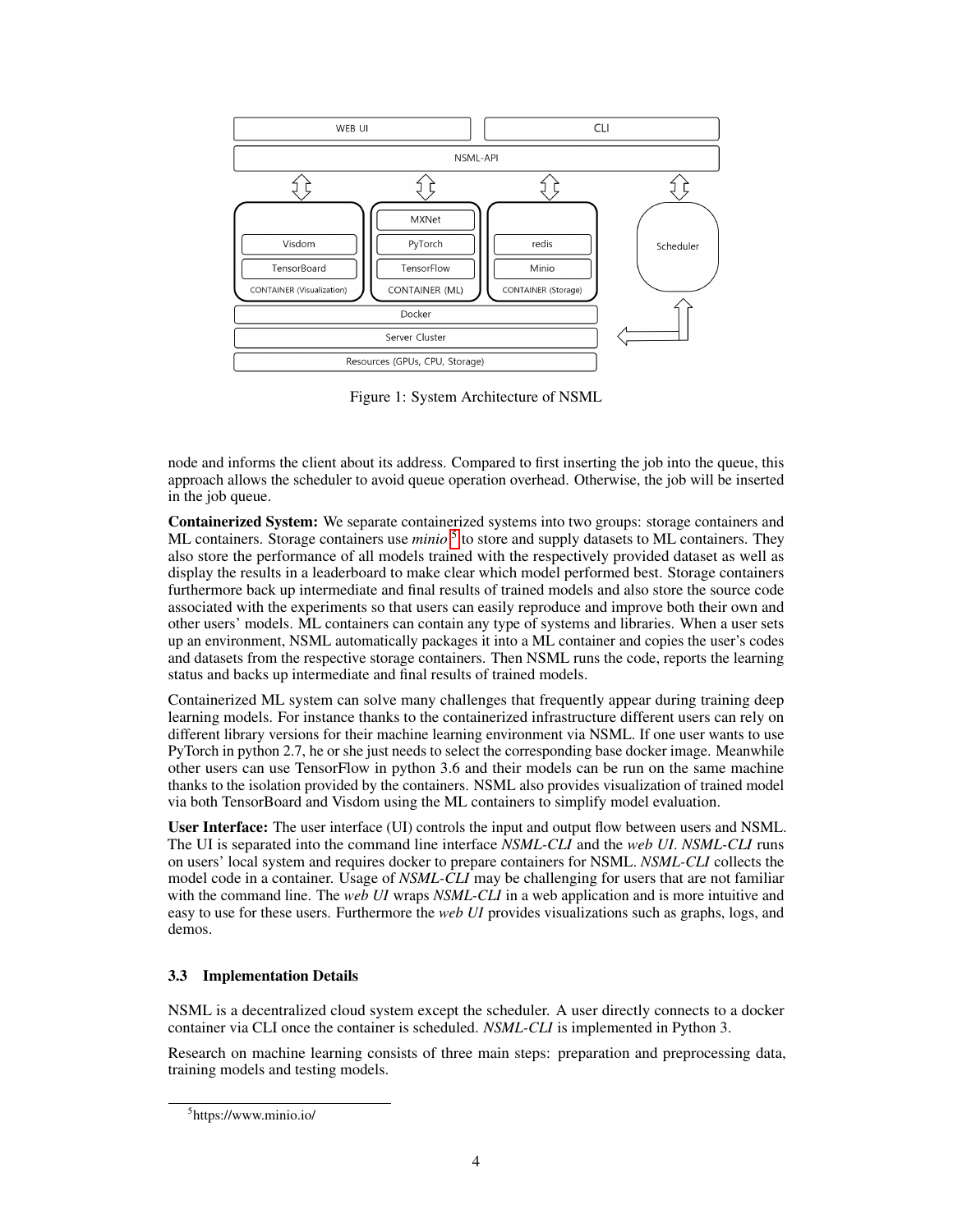| $Q$ Search Session (id.name.rev) $Q \vee$                                                                   | $=$<br>mnist                                                                                                                                                                                                                                  |                                                                                                                               |
|-------------------------------------------------------------------------------------------------------------|-----------------------------------------------------------------------------------------------------------------------------------------------------------------------------------------------------------------------------------------------|-------------------------------------------------------------------------------------------------------------------------------|
| > None<br><b>Datasets</b>                                                                                   | <b>Terminal</b><br>Graph<br>Status of model1                                                                                                                                                                                                  | <b>Status of model2</b>                                                                                                       |
| hello nsml ds deview<br>24 days ago - 12 B                                                                  | Terminal<br><b>&amp;</b> KR18464/mnist/17                                                                                                                                                                                                     | <b>&amp;</b> KR18464/mnist/18                                                                                                 |
| CelebA_128                                                                                                  | Train Epoch: 11 [12800/60000 (21%)] Loss: 0.248704 Aux Loss: 0.050493<br>Train Epoch: 11 (13440/60000 (22%)] Loss: 0.135347 Aux Loss: 0.036976<br>Train Epoch: 11 (14080/60000 (23%)) Loss: 0.204789 Aux Loss: 0.050186                       | Train Epoch: 11 [8320/60000 (14%)]<br>Train Epoch: 11 (8960/60000 (15%) 1<br>Train Epoch: 11 (9600/60000 (16%) 1              |
| a month ago · 216.74 MB<br>bidaf_experiments                                                                | Train Epoch: 11 (14720/60000 (25%)] Loss: 0.253370 Aux Loss: 0.034297<br>Train Epoch: 11 [15360/60000 (26%)] Loss: 0.193893 Aux Loss: 0.047724<br>Train Epoch: 11 (16000/60000 (27%)) Loss: 0.173964 Aux Loss: 0.055614                       | Train Epoch: 11 (10240/60000 (17%)<br>Train Epoch: 11 (10880/60000 (18%)<br>Train Epoch: 11 (11520/60000 (19%)                |
| 2 months ago - 390.67 MB<br>mnist                                                                           | Train Epoch: 11 [16640/60000 (28%)] Loss: 0.144054 Aux Loss: 0.046181<br>Train Epoch: 11 (17280/60000 (29%)) Loss: 0.097703 Aux Loss: 0.029558<br>Train Epoch: 11 [17920/60000 (30%)] Loss: 0.149938 Aux Loss: 0.028931                       | Train Epoch: 11 [12160/60000 (20%) <mark>:</mark><br>Train Epoch: 11 (12800/60000 (21%)<br>Train Epoch: 11 [13440/60000 (22%) |
| 12 days ago - 52.4 MB <b>Models</b>                                                                         | Train Epoch: 11 (18560/60000 (31%)) Loss: 0.188996 Aux Loss: 0.038306<br>Train Epoch: 11 (19200/60000 (32%)] Loss: 0.226307 Aux Loss: 0.069465<br>Train Epoch: 11 [19840/60000 (33%)] Loss: 0.188388 Aux Loss: 0.061871                       | Train Epoch: 11 (14080/60000 (23%)<br>Train Epoch: 11 (14720/60000 (25%)<br>Train Epoch: 11 [15360/60000 (26%) <mark>:</mark> |
| rev: 19<br>$\left( \blacksquare\right) \left( \bullet\right) \left( \times\right.$<br>running · seconds ago | Train Epoch: 11 [20480/60000 (34%)] Loss: 0.203807 Aux Loss: 0.071855<br>Train Epoch: 11 [21120/60000 (35%)] LOSS AL01272634:02_mnist user\$ nsml dataset 1s                                                                                  | Train Epoch: 11 [16000/60000 (27%)                                                                                            |
| Model3<br>qov:1<br>args : main.pv -- momentum 0.3                                                           | Size<br>Name<br>Train Epoch: 11 [21760/60000 (36%)] Loss<br>Train Epoch: 11 [22400/60000 (37%)] LOSS CelebA 128<br>216.74 MB                                                                                                                  | Last Modified<br>a month ago                                                                                                  |
| 0 Loss: 1.01                                                                                                | SketchDB<br>42.83 MB<br>Train Epoch: 11 (23040/60000 (38%)] Loss<br>bidaf_experiments<br>398.67 MB<br>Train Epoch: 11 (23680/60000 (39%) ] Loss<br>cohn kanade<br>1.04 GB<br>2.22 GB<br>hackathon<br>Train Epoch: 11 (24320/60000 (41%)) Loss | a month ago<br>2 months ago<br>a month ago<br>a month ago                                                                     |
| $\blacksquare$ $\blacksquare$ $\blacksquare$<br>rev: 18<br>running · 2 minutes ago                          | hello_nsml_deview<br>12B<br>Train Epoch: 11 [24960/60000 (42%)] Loss<br>hello nsml ds<br>12B<br>hello_nsml_ds_deview<br>12 B<br>Train Epoch: 11 (25600/60000 (43%)) Loss<br>mnist<br>52.4 MB                                                  | 24 days ago<br>a month ago<br>24 days ago<br>12 days ago                                                                      |
| Model <sub>2</sub><br>qov:2<br>args : main.py -- momentum 0.5                                               | Train Epoch: 11 (26240/60000 (44%)) Loss<br>127.8 MB<br>mnist torch<br>novie_review<br>599.2 MB<br>Train Epoch: 11 (26880/60000 (45%)) Loss<br>nsml_deview_sample<br>32 B<br>Train Epoch: 11 [27520/60000 (46%)] Loss searchga<br>710.01 MB   | a month ago<br>6 days ago<br>23 days ago<br><b>NSML-CLI</b><br>2 months ago                                                   |
| Loss: 0.05<br>10%                                                                                           | snli<br>946.33 MB 2 months ago<br>Session KR18464/mnist/19 is started<br>>><br>AL01272634:02 mnist user\$                                                                                                                                     | AL01272634:02_mnist user\$ nsml run -d mnist -g 1 main.py -- -- nomentum 0.3                                                  |

<span id="page-4-1"></span>Figure 2: Example of Web UI and NSML-CLI

NSML supports data preparation and preprocessing steps with web storage such as *minio*. *NSML-CLI* communicates with a storage container via *docker-cli* and Python libraries.

For training models, we first implemented a scheduler to distribute physical resources including GPUs efficiently. After allocation of resources, NSML builds a docker image for ML environments and mounts a dataset from a storage container. These two steps are bottlenecks of training models in NSML. We removed the first bottleneck by reusing existing docker images if a user needs the same environment. The other can be solved by sharing dataset directories among all ML containers when they are physically located at the same host machine. Then NSML runs trains the model by running the user provided code. During training NSML stores intermediate trained models into the storage container. With these backup files, NSML supports reproducing the same model and tuning hyperparameters during training. We implemented both hyperparameter tuning in training time and model evaluation through python read-eval-print loop (REPL), which allows a user to evaluate one simple line and print the result. With this feature, NSML can achieve hyperparameter tuning in training time by pausing user-written codes, downloading a model from storage container, and resuming the code. We used this feature not only to test and resume models, but also to demonstrate models as a service through *web UI*.

Our web servers run with *nginx* [6](#page-4-0) and the *web UI* translates a user's input to *NSML-CLI* commands. For example the *web UI* allows testing trained models in real time by issuing the nsml infer command. For this command *nsml-CLI* creates new container with python REPL, and a user can run a demo of trained models through this new container.

### 3.4 Usage Examples

After installation, nsml commands can be invoked with nsml [OPTIONS] COMMAND [ARGS]... syntax. NSML has two main commands: nsml dataset and nsml run.

nsml dataset provides commands to examine and manage the list of datasets available in the NSML cloud environment as well as to add new datasets to the environment.

nsml run provides functionality to pack codes from the local workstation of the researcher and execute it in the cloud environment with access to a specified dataset that will be mounted at a predefined mounting point.

For example, nsml run main.py -d [name of dataset] would package the code in the current directory, send it to the NSML server, and then run main.py giving access to the specified dataset.

To ease the task of performing experiments, a client package that can be accessed from the experiment code is provided. It contains functions that allow experiment metrics to be logged via both

<span id="page-4-0"></span><sup>6</sup> https://nginx.org/en/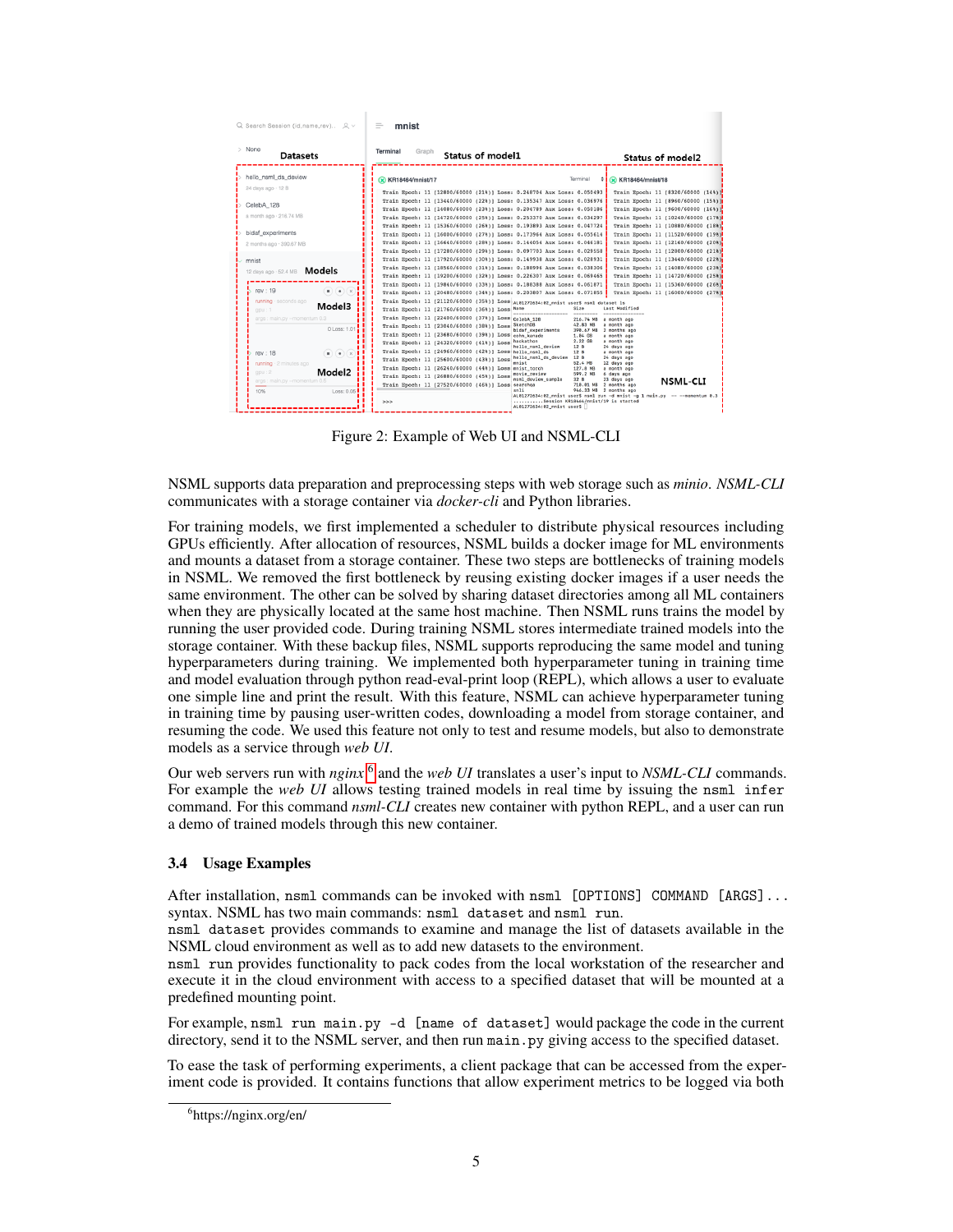TensorBoard and Visdom. These logs can be accessed in raw form with nsml logs [OPTIONS] SESSION and visualized nsml plot [OPTIONS] SESSION, where SESSION denotes a session identifier returned by nsml run.

Furthermore, NSML contains a kaggle-like leaderboard on which experiment results on a specific dataset can be recorded and compared. nsml dataset board [OPTIONS] DATASET command gives access to the NSML leaderboard. Figure [2](#page-4-1) display an example of *Web UI* and *NSML-CLI* on the MNIST dataset.

# 4 Experiments via Alpha Tests

## 4.1 Details of alpha tests

We operated NSML in a phase of alpha tests with four different machine learning tasks including 1) MNIST classification, 2) GAN-based face generation, 3) BiLSTM-based movie rate prediction, and 4) CNN-based facial emotion recognition. Figure [3](#page-5-0) illustrates the demonstration of the experiments on three datasets. As shown in Figure [3,](#page-5-0) users can conveniently develop their model and perform the experiments.In addition, Figure [4](#page-6-2) depicts a web demonstration of real-time classification on the input a user draws using the model trained from the MNIST dataset. NSML supports interactive web demonstration using trained models, thus enabling researchers to easily visualize the results on user input and output of their models as shown in Figure [4.](#page-6-2)



<span id="page-5-0"></span>Figure 3: Visualization of three real-world tasks

## 4.2 Interviews of alpha testers

During the alpha tests, we collected reviews from the alpha testers and summarized them into following items.

- The usage of NSML is more intuitive than other platforms. It is not hard to learn and understand the work flow of the system. And the NSML provides almost all the necessary functions such as multiple GPUs allocation and reproducing the past experiments. It makes it easier to focus on researching and developing the deep learning models.
- The visualization and history logging of experiments make it more efficient. We don't need to manually implement tedious jobs such as drawing a graph and saving a model.
- Currently, the system is little bit unstable. Sometimes the system has no response and has been recovered after a few minutes. Maybe the system is not ready for public services.

# 5 Discussion and Concluding Remarks

We demonstrate a new machine learning platform that enhance the research efficiency, NSML. For designing NSML, we investigate the challenges in machine learning research from a deep learning community. Then, we define the detailed requirements with six categories. NSML provide the functionalities corresponding to the requirements, thus enabling the researchers to focus on their model implementation and data.

Current version of NSML has one main limitations. NSML only supports data-driven machine learning tasks. Machine learning tasks such as reinforcement learning require an environment for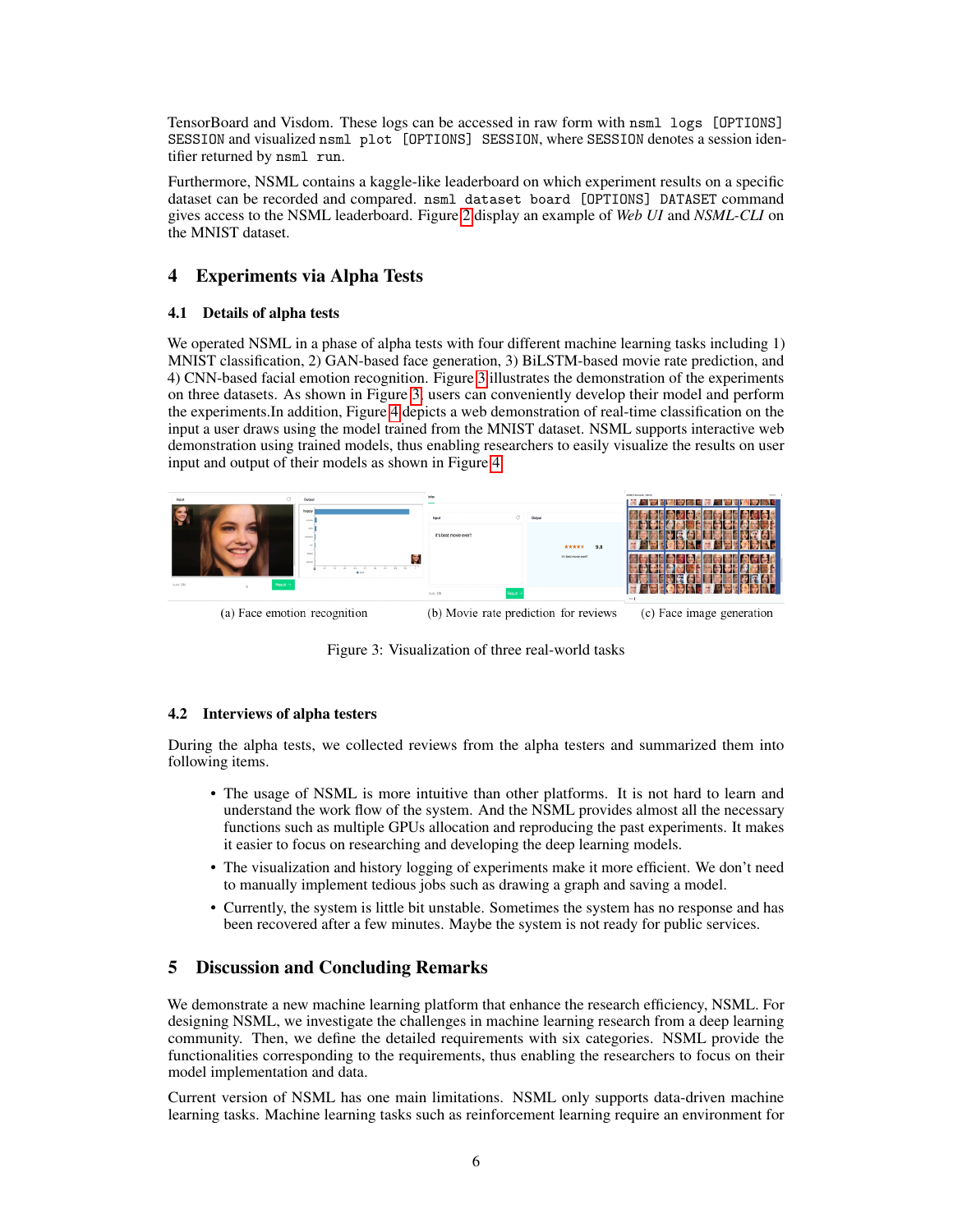

<span id="page-6-2"></span>Figure 4: Demonstration of immediate classification on interactive user input using a trained model from the MNIST dataset. Input in the lower figure was modified from the upper figure by adding some lines, and this causes the class label probability to be changed from 1 to 2.

agents as well as a dataset. This issue will be addressed by treating an environment in a way similar to that NSML treats a dataset. More AutoML features will be added in future for dramatically reducing research time. Ultimately, we add a protocol that the best model for each task can be automatically copied to A/B test systems for NAVER and Clova<sup>[7](#page-6-3)</sup> services in order to seamlessly connect between research and services.

More detailed information will be available at https://clova.ai/en/research/research-areadetail.html?id=1.

#### Acknowledgments

The authors thank Hyunah Kim for data preparation, Doris Choi for discussion, and Miru Ryu for the web interface design. In particular, the authors appreciate all members of TensorFlow KR in Facebook for discussing diverse requirements.

## References

- <span id="page-6-0"></span>[1] Yann LeCun, Yoshua Bengio, and Geoffrey Hinton, "Deep learning," *Nature*, vol. 521, no. 7553, pp. 436–444, 2015.
- <span id="page-6-1"></span>[2] Sercan Arik, Gregory Diamos, Andrew Gibiansky, John Miller, Kainan Peng, Wei Ping, Jonathan Raiman, and Yanqi Zhou, "Deep voice 2: Multi-speaker neural text-to-speech," *arXiv preprint arXiv:1705.08947*, 2017.

<span id="page-6-3"></span><sup>7</sup> https://clova.ai/en/research/research-areas.html